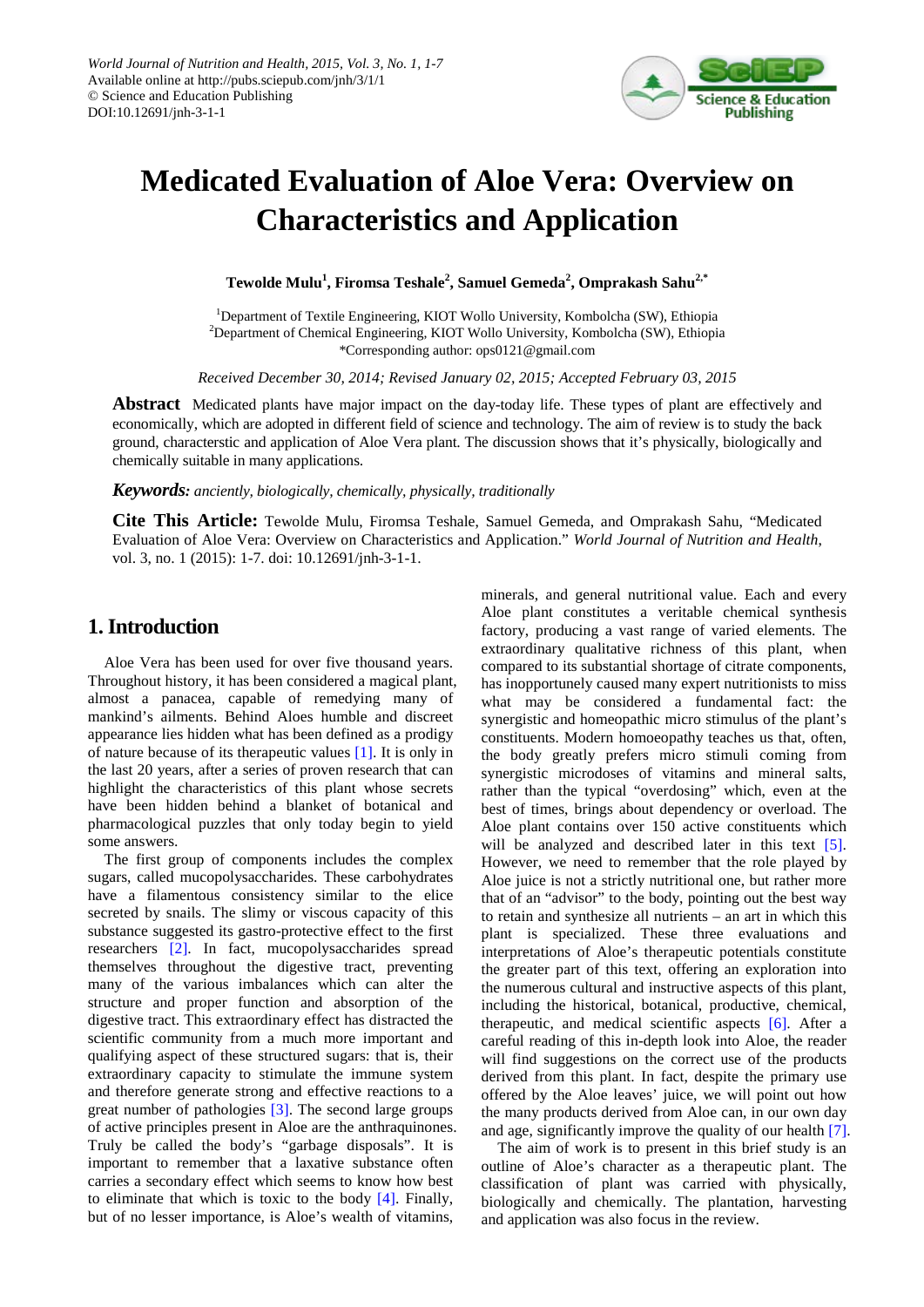## **2. Characteristic of Aloe Vera**

## **2.1. Physical Classification**

The leaf resembles a long triangular sheaf with two external membranes which are green and leathery. Inside this tough resistant covering is the gel, which presents itself as a compact, gelatinous mass with a translucent pearly aspect [\[8,9,10\].](#page-5-7) It is common practice to liberate the pulp from the leaf's outer skin in order to extract the juice by a decortications process. In reality, the skin contains some active constituents, some of which should be kept. These include the anthraquinones (mentioned in the introduction and which will be further elaborated in the following pages) which offer our body a good detoxifying cleanse. In the case of Aloe Vera, the presence of these substances brings about unpleasant sensations. In fact, the anthraquinones in Aloe Vera are primarily made up of barbaloin, which is distinguished by its very bitter taste and unpleasant acrid odor [\[11\].](#page-5-8) These two unfavorable notes have gradually diminished the tendency for manufacturers to use even small parts of the plants' cortices. Regarding the other three botanical varieties presented, suffice to say that the difficulties encountered in the decortications of the leaf and the bitter, yet pleasant enough, taste of the anthracite constituents have safeguarded its use. Furthermore, the above-mentioned gel definitely better tastes and has a lighter aroma [\[12,13\].](#page-6-0) The latter also contains a marked dose of mucopolysaccharides (if safeguarded by production methods respectful of their delicate chemical structure) which can produce an immune-stimulating property worthy of highlighting. The nutritional components of Aloe are equally distributed between the pulp and the cortex of the lea[f \[14\].](#page-6-1)

#### **2.2. Botanical Classification**

The botanical genus of Aloe has always been classified in the family called Liliaceae, because it germinates from an original bulb in the same way as lilies. Other plants well known to us in this family are onions, garlic, and asparagus. Tom Reynolds, a researcher from London, England, coined a new classification. In assessing the specifications and particular characteristics of the Aloe plant, he inserted it into a new botanical family, that of the Aloaceae. Aloe is a perennial evergreen shrub with succulent leaves having flowers of an elongated tubular form varying in color according to the species, from orange to bright scarlet red, particularly spectacular and reminiscent of an autumn landscape. The Aloaceae family contains approximately three hundred and fifty varieties of the plant throughout the planet. In South Africa alone, in 1955, a total of 132 species were catalogued! The range spanned from the miniature type like Aloe aristata and Aloe brevifolia, to one which can be defined as the most beautiful in existence in the world, the Aloe striata. Among the larger-sized Aloes, and those having a cosmetic, curative value, we can mention Aloe arborescens Miller, Aloe ferox, Aloe Barbadensis Miller Vera, Aloe chinensis, Aloe saponaria, and Aloe succotrine. A more generalized botanical distinction is achieved by observing the trunk and leaves. In this way, we can distinguish three large groups of Aloe: acauleas (without a trunk), subcauleas (visible trunk but with a reduced size),

and cauleas (having a large and branched trunk). The first group contains the plants that don't have a trunk and, if present, is very short, soft, and thick, covered by the leaves which are arranged in a rosette, rising outward from the base of the stem. Belonging to this first group are Aloe Barbadensis miller, Aloe saponaria and Aloe aristata. Belonging to the second group are aloe succotrine and Aloe Chinensis [\[15\].](#page-6-2) The short, woody trunk is easily visible and canreach a foot in height. Finally, in the third group, with a woody, branching trunk and bushy boughs reaching a height of as many as several feet, belong the species like Aloe ferox, Aloe arborescens, and the very famous and distinctive aguillaria agallocha. The Aloe, which comes from Barbados, named Barbadensis according to Miller, or Aloe Vera by Linnaeus, or yet still called Aloe vulgaris by Lamark, are one and the same botanical species. Much confusion has arisen from the added word "Vera", since Miller named Vera a species different to the one named "Vera" by Linnaeus. As a result, today we tend to accept a plant classification which is unclear, not allowing us to distinguish between the two varieties. We shall call Vera the species Barbadensis Miller, and add the word (Vera) "Quality", to the Aloe described by Linnaeus. This is as much as has been understood from the writings of the great herbalist, Burman [\[16\].](#page-6-3)

#### **2.3. Aloe Barbadensis Miller or Vera**

Vera is a perennial that grows into the shape of a tuft, whose base is surrounded by a rosette of succulent and thorny-edged leaves with a spiral development. This is the characteristic that clearly distinguishes this species among all the existing species. Its structure and consistency are vaguelreminiscent of the cactus.



**Figure 1.** Barbadensis mille

Originating in Africa, Aloe Barbadensis then spread to the Americas after the expeditions of Columbus and Vespucci. The hot, humid climate of Central America favors its growth, as well as the Caribbean archipelago to which we owe the actual denomination of Barbadensis, from the islands of Barbados. After 1950, plants arose in the central and southern states of the United States, such as Texas, Arizona, and Florida, and extending into Mexico and throughout South America. Aloe Vera has succulent, fleshy leaves of a mottled light green color with delicate edges sometimes punctuated with a pink hue during the winter months. Over time, the brilliant green color tends to fade to a grey green. The plant reaches maturity after four years and has leaves with a length averaging between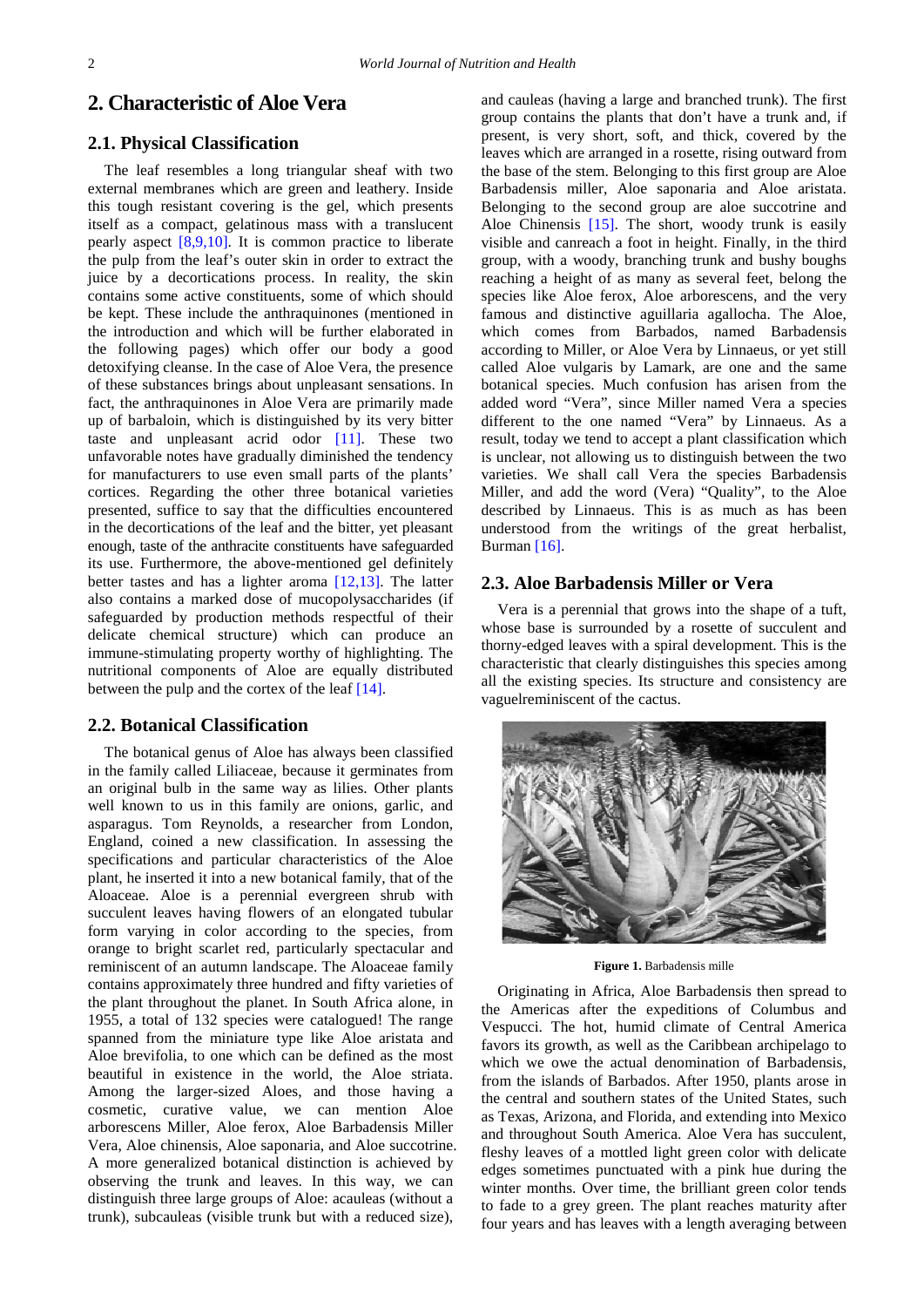two and three feet and a base width from three to five inches, each leaf weighing from two to four pounds. The plants complete life cycle's twelve years. It produces an average of twelve to thirty leaves. When these are cut, two or three times a year, one can observe the almost instantaneous remargining of the "wounds" suffered from the severing of the leaves  $[17]$ . The plant produces a protective fluid that prevents the loss of sap from the leaf. As we previously mentioned, this variety does not have a trunk that supports the plant itself. Instead, the plant is formed like a large lanceolate-leaved bush, anchored well into the ground by an adequately developed root system. Aloe Barbadensis flowers once a year. From the center of the leafy tuft rises an erect, rigid, and woody flowered stalk which can reach a height of four to five feet. Flowering occurs during summer, with yellow colored tubular flowers growing in a raceme at the far end of the spike. Aloe Vera propagates easily by cutting the shoots that sprout from the base of the plant. It is important not to expose the plant to climactic extremes such as high temperatures or excessive humidity. Young plants love semi-shade, while adult plants adore full exposure to the sun. This type of Aloe requires sandy soil with good porosity. Its leaves are very rich in gel in comparison to the external cuticle or the skin encasing it. The predominant substance in this gel is mucopolysaccharide acemannen, a complex carbohydrate involved mainly in the processes of immune-modulation, wound healing, and anti-inflammatory reactions, all of which shall be explored in later chapters. The aloin contained in the plant, an antraquinone, has numerous actions, i.e., laxative, blood purifying, and diuretic. In Aloe Barbadensis, the specific characteristics of barbaloin are recognizable by an ochre color and unpleasant fleshy odor. Aloe Barbadensis is the type of Aloe most used and known in the world today because its leaves give the highest yield of substances due to its size, and the ease this presents in transforming the yield into the production of a pulp, juice, and gel. The gel is used for external purposes. The active quantity of constituents contained in this variety cannot be compared to the smaller, rarer varieties which are also more difficult to process commercially. Aloe Vera remains, despite its limitations compared to the other varieties, an excellent therapeutic product for the human body and its health [\[18\].](#page-6-5)

#### **2.4. Aloe Arborescence Miller**

Another species of Aloe is the arborescence Miller which, like the Barbadensis (Aloe Vera) species, has its origins in central-south Africa. It remains widespread in South Africa, in Asia, and, above all, in Russia and Japan. Unlike the Barbadensis Miller (Aloe Vera), Aloe arborescence Miller does not develop from a single stump. Rather, it extends along a long central woody trunk, with alternating leaves that reach a height of six to nine feet at maturity. The plant produces a chaotic bushy formation with many stems and no discernable starting root, as in the case of Aloe Vera (Barbadensis Miller[\) \[19\].](#page-6-6)

Aloe arborescence Miller is also a perennial plant with succulent lanceolate leaves, thorny borders, and a spiral formation. These leaves are grey-green in color and less fleshy, thinner, and threadlike, with a length between 20 and 24 inches and a weight of between .35 ounce and 3.5 ounces each. Its tight, threadlike leaves have a thicker external cuticle, rendering this plant resistant to rigid climatic and environ-mental factors. This characteristic supplies a high presence of anthraquinone elements, mainly aloin, responsible not only for its laxative effects, but also cytoprotective and anti-tumoural effects. The gel inside the leaf is proportionally less compared to the Aloe Barbadensis Miller variety. This latter observation has unfortunately relegated Aloe arborescence to less popular usage even though its therapeutic properties are indisputably superior to its big sister, Aloe Barbadensis Miller. The yield per leaf and the manual labor involved to extract the juice derived from this plant variety has inflated the cost, making it difficult to mass market unless it is justified by a very real need for its use as a therapeutic agent [\[20\].](#page-6-7)



**Figure 2.** Arborescence Miller

## **2.5. Aloe Ferox**

Aloe ferox is also known as Cape Aloe, Wild Aloe, or African Aloe. It also has its origin in sub-Saharan regions of Africa, and is widespread in India and in the tropical and subtropical American continents. This plant extends from a central woody trunk, with alternate leaves, similar to the Aloe Arborescence Miller species, but with a more robust constitution and chaotic bushes that extend up to a height as great as 16 feet [\[20\].](#page-6-7)



**Figure 3.** Aloe Ferox

This species also manifests characteristics of the perennial botanical varieties, such as the fleshy consistency of its leaves and a hard, leathery foliage structure. The leaves' outer edges have dark thorns, evolve in a spiral form, are grey-green in color, with a length at maturity of between 1¾ to 2¾ feet and a weight that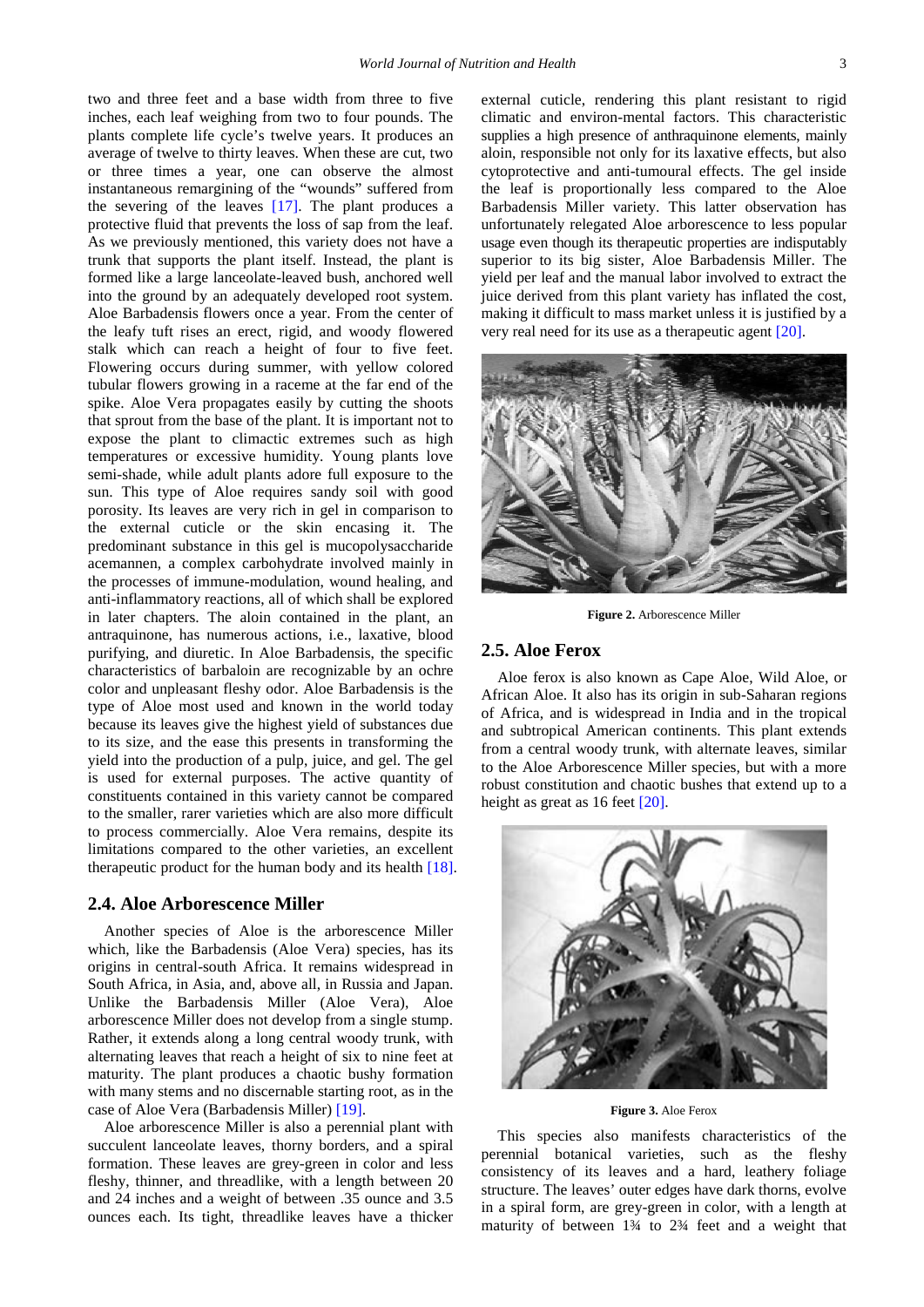ranges between 3.5 to 17.5 ounces each. The flowers, like the majority of the world's Aloe species, are of a tubular form, in a raceme on the upper end of a strong, woody stalk which begins at the base's leaf rosette and extends to a total height ranging from 1¾ to 2¾ feet. The plant flowers from May to August in tropical climates and from September to November in sub-tropical regions, with orange-tinged coral pink blooms. The leaves of this variety have a consistency halfway between the Barbadensis Miller variety and that of the arborescence Miller [\[21\].](#page-6-8) The gel is rich in vitamins and minerals, among which iron is the most predominant. The botanical denomination ferox originates precisely from this latter characteristic, as Fe is the elemental symbol for ferrous or iron. Its production of mucopolysaccharides is good, but the presence of anthraquinones is very limited. For this reason, the use of Aloe ferox is recommended in conjunction with other varieties. Its invigorating effect with regard to anemia and symptomatologies caused by menstrual problems will be discussed later in the book and are worthy of mention [\[22\].](#page-6-9)

#### **2.6. Aloe Chinensis**

This variety of Aloe is precious because it is not very widespread. Originating from China, from which we obtain its species name, it is present in various parts of the planet but in limited quantities. It is found on the coasts of Venezuela and in the Mediterranean, always in areas with sub-tropical climates. Some crops are sited in Spain, but its use is limited to the ornamental plant industry. Obtaining quantities of juice from this variety is not feasible because of its excessive cost to produce. The plant grows from a woody central trunk, with alternate leaves similar to those of the arborescence and ferox varieties, but smaller and more fragile, with chaotic tufts up to a foot in height. Like the other three species we have examined, Aloe chi-nensis also exhibits the characteristics of the perennial botanical variety, such as hard, thick leaves with a fleshy consistenc[y \[23\].](#page-6-10)



#### **Figure 4.** Aloe Chinensis

These emerald green leaves are defended at their outer edges by a number of thorns and reach a length of 20 to 24 inches and a weight of .35 ounce to one ounce each at maturity. Flowering occurs between May and August in tropical climates and from September to November in subtropical climates. The blooms have a coral red color with yellow tinges. Reproduction occurs from cuttings. This plant can be cultivated in a greenhouse or an apartment. The fine, long leaves are thick, as in the case of Aloe arborescence Miller, and have little gel and a thick outer skin [\[24\].](#page-6-11) Therefore, a predominance of anthraquinones is found in respect to the mucopolysaccharides. Also, there is a consistent quantity of minerals and vitamins which are likewise found in the framework of the human body, such as calcium, magnesium, and potassium. This peculiarity has made Aloe chinensis popular in the Chinese medicine repertoire as a plant suitable in aiding the elderly and women in menopause. Its use is recommended in combination with at least two other varieties in order to obtain satisfying and generally targeted effect[s \[25\].](#page-6-12)

#### **2.7. Chemical Classification**

Aloe Vera Gel consists of around 99.3% of water. The remaining 0.7% is the solids that consist for a large part of polysaccharides of the glucose and mannose type. Aloe has a high enzyme content (about 92 enzymes), which makes it a rare and valuable resource because enzymes help the body to absorb basic nutrients while also purifying it. Studies have found that there are 75 ingredients contained in the Aloe leaf. These ingredients have a variety of medical benefits. They are divided into the following categories [\[26\]:](#page-6-13)

**(a). Lignin:** This cellulose substance is found in the gel has no known medical properties except it posses the property of penetrating the human skin.

**(b). Saponins:** These form soapy lathers when mixed and agitated with water. They have been used in detergents, foaming agents and contain antiseptic properties.

**(c). Anthraquinones:** There are 12 of these contained in the sap of Aloe Vera: Aloin, Isobarbaloin, Anthracene, Emodin, Ester of Cinnamonic acid, Chrysophanic acid, Barbaloin, Anthranol, Aloetic acid, Aloe Emodin, Ethereal oil and Resistannol. These act as natural laxatives, painkillers and analgesics, and they contain powerful antibacterial, antifungal and virucidal properties.

**(d). Minerals:** Aloe Vera contains the following minerals: Calcium: (essential for proper bone and teeth density)**.** Manganese: (a component of enzymes necessary for the activation of other enzymes)**.** Sodium: (ensures that the body fluids do not become too acidic or too alkaline)**.**  Copper: (enables iron to work as oxygen carriers in the red blood cells)**.** Magnesium: (used by nerves and muscle membranes to help conduct electrical impulses)**.**  Potassium: (regulates the acidic or alkaline levels of body fluid). Zinc: (contributes to the metabolism of proteins, carbohydrates and fats)**,** Chromium: (necessary for the proper function of insulin, which in turn controls the sugar levels in the blood). Iron: (controls the transportation of oxygen around the body via the red blood cells).

**Table 1. Percentage of Minerals in Aloe Vera**

| S.No           | <b>Minerals</b> | Aloe Vera (Whole Leaf) |
|----------------|-----------------|------------------------|
|                | Calcium         | 3.58                   |
| $\overline{c}$ | Magnesium       | 1.22                   |
| 3              | Sodium          | 3.66                   |
| 4              | Potassium       | 4.06                   |
| 5              | Phosphorous     | 0.02                   |
| 6              | Iron            | 0.1                    |
| ┑              | Copper          | 0.06                   |
| 8              | Zinc            | 0.02                   |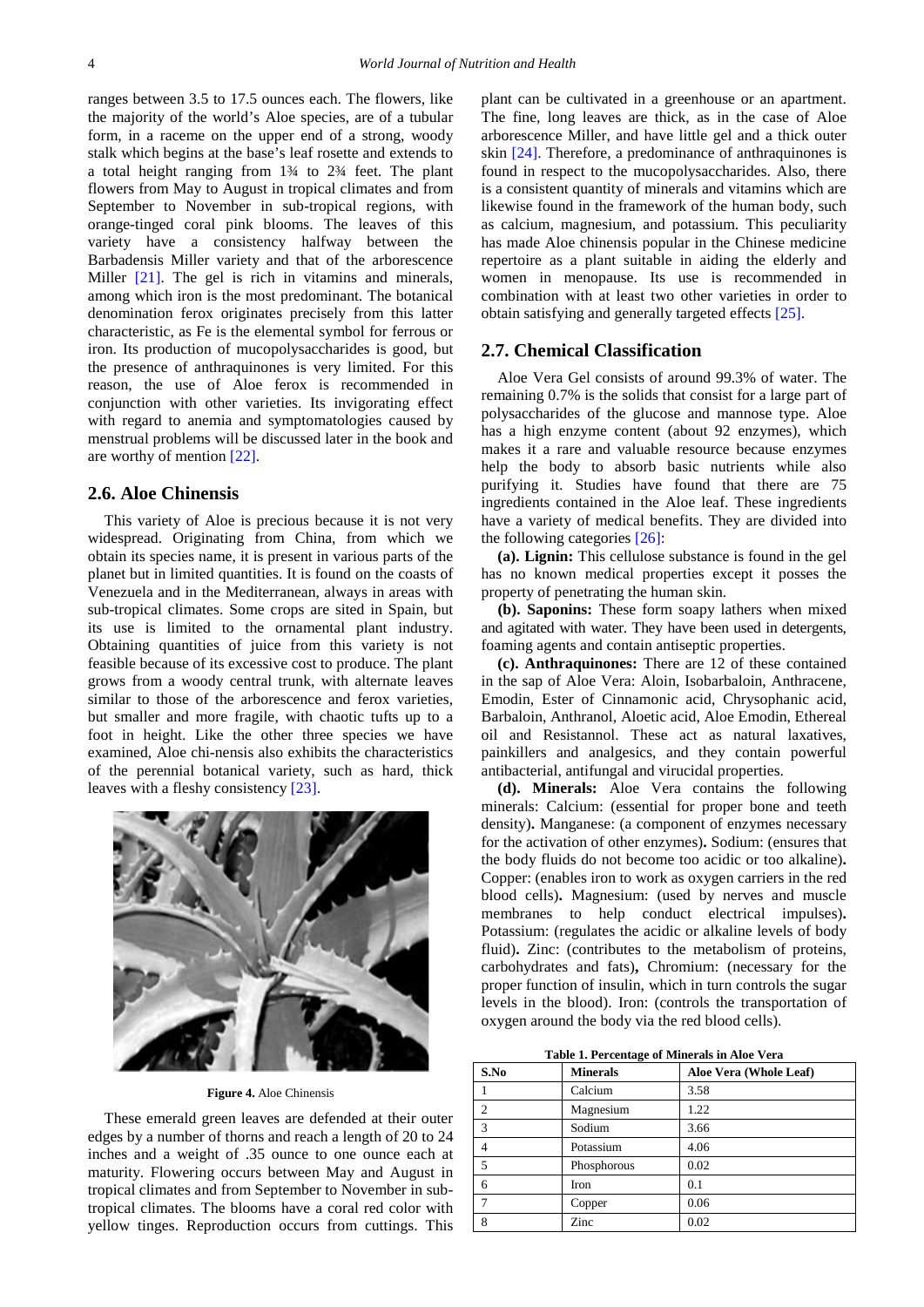**(e).Vitamins:** Aloe Vera contains numerous vitamins: Vitamins A, C, & E (crucial antioxidants that combat dangerous free radicals in the body). Vitamin B & Choline (concerned with the production of energy, amino acid metabolism and developing muscle mass). Vitamin B12 (responsible for the production of red blood cells) and Folic acid (helps develop new blood cells).

**(f). Amino Acids:** Amino Acids are the building blocks of protein, which manufacture and repair muscle tissue. The human body requires 22 amino acids and needs 8 essential ones. Aloe Vera provides 20 of 22 required amino acids and 7 of 8 essential ones. These amino acids are:

**Table 2. Amount of amino acids in aloe vera gel**

| S.No           | Amino acid                             | Aloe vera(whole leave) |
|----------------|----------------------------------------|------------------------|
| $\mathbf{1}$   | Glutamic acid                          | 4.7                    |
| $\overline{2}$ | Asparagines                            | 3.29                   |
| 3              | Aspartic acid                          | 1.75                   |
| $\overline{4}$ | Serine                                 | 1.27                   |
| 5              | Glycine                                | 0.95                   |
| 6              | Alanine                                | 0.91                   |
| 7              | glutamine                              | 0.83                   |
| 8              | Valine                                 | 0.36                   |
| 9              | Threonine                              | 0.33                   |
| 10             | Proine                                 | 0.25                   |
| 11             | Lysine                                 | 0.18                   |
| 12             | Arginine                               | 0.12                   |
| 13             | Leucine                                | 0.09                   |
| 14             | Phenylalanine                          | 0.08                   |
| 15             | Isoleucine                             | 0.07                   |
| 16             | Tyrosine                               | 0.06                   |
| 17             | Cystine                                | 0.04                   |
| 18             | Histidine                              | 0.03                   |
| 19             | Methionine                             | 0.02                   |
| 20             | Tryptophane                            | $\theta$               |
| 21             | Total concentration (nMol/mg dry mass) | 15.33                  |

#### **(g). Sugars**

Aloe Vera contains both monosaccharide, such as glucose and fructose, and polysaccharides. Polysaccharides are the most important types of sugars. They aid in proper digestion, maintain cholesterol levels, improve liver functions and promote the strengthening of bones.

#### **(h). Sterols**

Sterols are important anti-inflammatory agents. The ones found in Aloe Vera are: Cholesterol, Sitosterol, Campesterol and Lupeol. These sterols contain antiseptic and analgesic properties. They also have pain killing properties similar to aspirin.

## **(i). Enzyme**

Enzymes are natural protein molecules with highly specialized catalytic functions in biochemical reactions produced by all living organisms (microorganisms, plants, animals, and human beings). Although like all other proteins, enzymes are composed of amino acids, they differ in function in that they have the unique ability to facilitate biochemical reactions without undergoing change themselves. Some of the most important enzymes in Aloe Vera are: Peroxidase, Aliiase, Catalase, Lipase, Cellulose, Carboxypeptidase, Amylase and Alkaline Phosphates.

# **3. Plantations/Cultivation**

The Aloe plant is cultivated in many areas of the world and in climates which are hot and dry. Plantations exist in Africa, Australia, Central America, Mexico, Russia, Japan, and in southern Europe, especially in Spain. Some plantations have been started in Italy, but they are still small and few. Unlike most of the African, South American, and Asian countries, Spain, as part of the European Community, is obliged to follow stringent quality control and production procedures according to European Economic Community standards. Therefore, whatever is declared as organically produced is guaranteed by state certification. This certification process assures that Aloe comes from cultivations which are not physically and chemically exploited [\[27\].](#page-6-14) It is believed that Spain, Greece, and Israel today constitute the best areas in the world for the production and supply of organically-grown Aloe. As a guarantee to the consumer, the producer has to declare the country of origin and the plantation's quality on the product label. The closer the plantation is to the processing and utilization area, the higher the guarantee of the freshness and true efficacy of the gel, because it has not deteriorated from months in a ship container at temperatures which would make it impossible to keep the quality of the product intact. The exclusive methods of cultivation, harvesting, extraction, and stabilization existing today allow us to obtain a juice the consistency of which is easily comparable to the authentic fresh leaf. Despite the fact that the quality of the product has generally improved through the years, there are still some companies, attracted by easy profit, who think exclusively in terms of product quantity and economical production processes, bringing to market products that do not even vaguely resemble freshly squeezed juice [\[28\].](#page-6-15) The following paragraphs describe the ideal production process, giving the reader an opportunity to identify a product that comes close to the rigorous process presented. This will enable you, as an end consumer, to enjoy the famous qualities of Aloe Barbadensis Miller and the other varieties available in the market, in the most effective way, and without the possible disappointments that may result from products that do not (or cannot) guarantee those qualities [\[29\].](#page-6-16)

## **4. Harvesting**

Another important aspect in the evaluation of a company producing and exporting Aloe is the care it takes during the harvesting process. The gathering of the leaves has to be done manually, leaf by leaf. A precise, quick, clean cut made at the base of the leaf ensures that the precious gel is not exposed to the open air for too long, causing irreparable oxidation before it reaches the stabilization process. The leaves have to be delivered to the processing center in lots of no more than one ton at a time [\[30\].](#page-6-17) This center is usually situated a hundred yards from the cultivation itself. In this way, the processing can begin within three hours from the first cutting and avoid excessive accumulation of the product, which could slow down the manufacturing process and create oxidation of the plant. Harvesting of the smaller and thinner varieties like Aloe arborescence Miller, Aloe ferox, and Aloe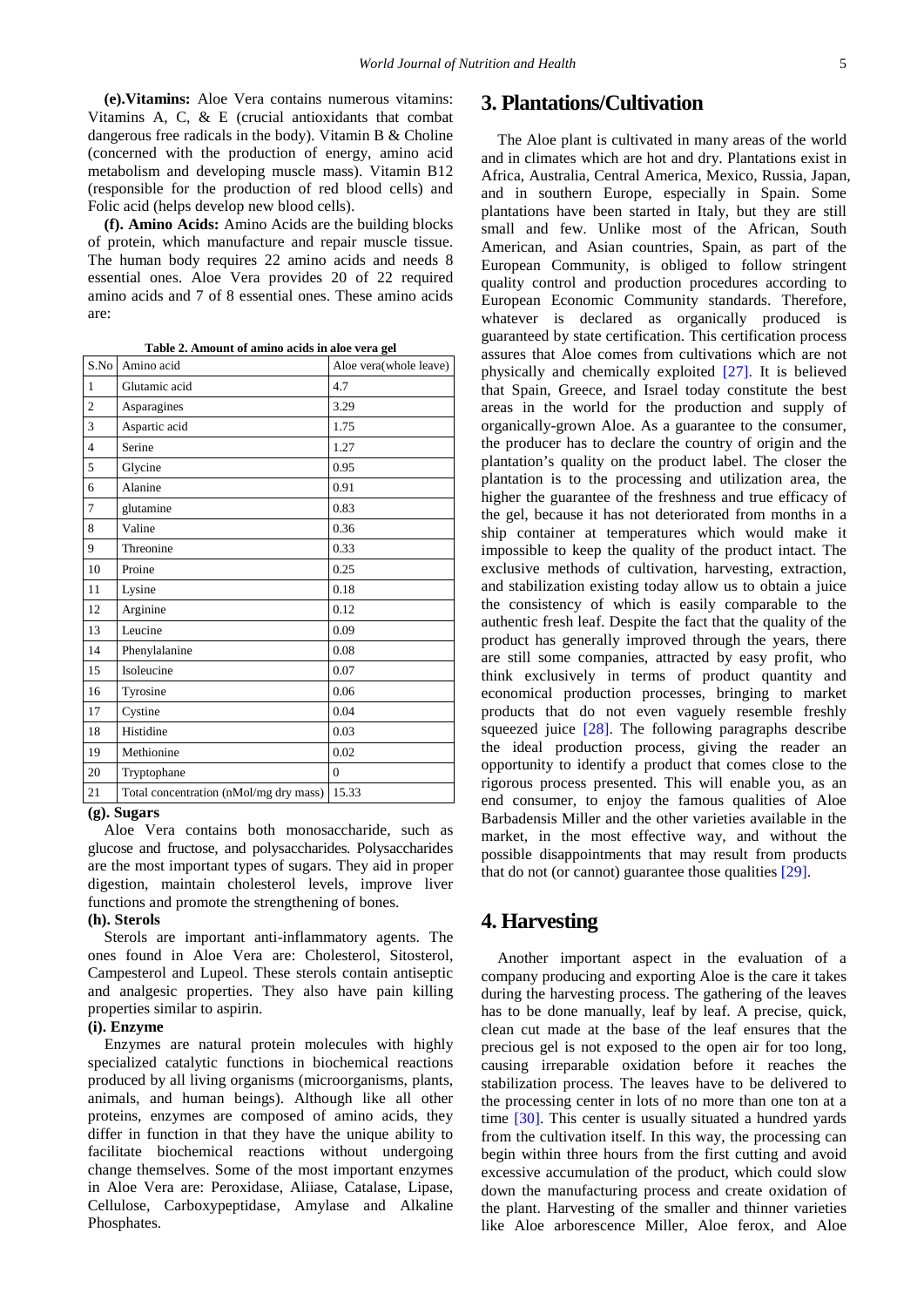chinensis requires more attention in order to avoid any problems that may occur because of the reduced size of the leaves. A cut made without particular care or a hurried harvesting can lead to a rapid oxidation of the leaf with dire consequences for the product quality [\[31\].](#page-6-18)

# **5. Applications of Aloe Vera**

The products prepared from Aloe Vera leaves have multiple properties such as emollient, purgative, antibacterial, anti inflammatory, anti oxidant, anesthetic, aphrodisiac, anti helminthes, antifungal, antiseptic and cosmetic. Most (96%) of the plant is water and rest is active ingredients like essential oil, amino acids, minerals, vitamins, enzymes and glycoprotein's [\[32\].](#page-6-19)

When the parenchyma (the mucilaginous material in the leaves) of the leaves is removed, this so called "Gel filet" is processed and stabilized and the fibers are removed. An opalescent liquid remains that is commonly called "Aloe Vera gel". This is the liquid that is used in skin preparations and health drinks. Together with the enzymes, amino acids in the gel give the special properties as a skin care product and as raw material for the manufacturing of high grade nutritional, medicinal and cosmetic products. Aloe has two type of application [\[33\].](#page-6-20)

## **5.1. External Applications**

The external uses of Aloe products are primarily as skin healer and cosmetic use. The healing effect of Aloe Vera products is because of its ability to prevent injury to epithelial tissues (skin layer) and promote healing to injured tissues. It soothes a variety of skin ailments such as mild cuts, insect stings, bruises, poison ivy and eczema. Cosmetologists call it as "water of youth" because of its anti wrinkle properties. Its rate of absorption in skin is four times higher than water, making it good moisturizer. The washing of eyes with Aloe may protect eyes from ultraviolet rays coming from sun [\[16\].](#page-6-3)

## **5.2. Internal Applications**

The Aloe Vera products can be taken internally in form of powder, tablets and juices. The juice and food supplement of Aloe Vera is highly useful to digestive tract irritations such as colitis and peptic ulcers. It also facilitates digestion, blood and lymphatic circulation and functioning of kidney, liver and gall bladder.

**Food preservative:** Gel made up of Aloe vera are used prolongs the conservation of fresh products, such as fresh fruit and legumes. This gel is tasteless, colorless and odorless. This natural product is a safe and environmentally friendly alternative to synthetic preservatives such as sulfur dioxide. For example, the study showed that grapes at 1°C coated with this gel could be preserved for 35 days against 7 days for untreated grapes. [\[2\]](#page-5-1)

**Cosmetic gel:** Aloe Vera is a raw material for the manufacturing of high grade cosmetic range of products. Cosmetic companies add sap or other derivatives from Aloe vera to products such as makeup, tissues, moisturizers, soaps, sunscreens, shampoos and lotions. Cosmetics that produced from aloe vera can be used for skin as a skin crea[m \[16\].](#page-6-3) 

**Medical purpose:** Together with the enzymes and amino acids in the gel, it has the special property as a skin care product, providing antifungal, antibacterial and antiviral activity. Aloe Vera has the ability to provide essential nutrients, kill bacteria, viruses, fungi, yeasts and reduce inflammation. Aloe Vera can also reduce inflammation to injured tissue. Inflammation occurs when healthy tissue is injured and blood begins to clot around the tissue to repair the injured tissue. Aloe Vera is a natural anti-inflammatory that is much more delicate on the human body. [\[10\]](#page-5-9)

**Textile:** In textile fields aloe gel is used as the thickener in pigment and reactive printing, for desizing of gray fabric, for antimicrobial finishing, representing sodium chloride and carbonates in reactive dyeing of cotton fabric, to insert amine group to cotton fabric by treatment so that cotton fiber has the affinity toward acid dye [\[18\].](#page-6-5)

# **6. Conclusion**

Finally the study show that the properties of aloe vera makes it unique, aloe leaf contains over 75 nutrients and 200 active compounds, including 20 minerals, 18 amino acids, and 12 vitamins. Also it contains the most essential components required by the human body. Aloe vera has vitamins A, B1, B2, B6, B12, C and E. Aloe has a high enzyme content (about 92 enzymes), which makes it a rare and valuable resource because enzymes help the body absorb basic nutrients while also purifying it. It has different application in food, cosmetics, textile, pharmacy industry etc.

## **References**

- <span id="page-5-0"></span>[1] Virdi HK, Jain S, Sharma S. (2012) Effect of locally delivered aloe Vera gel as an adjunct to scaling and root planning in the treatment of chronic periodontitis: A clinical study. Indian Journal of Oral Sciences, 3(2): 84-89.
- <span id="page-5-1"></span>[2] Surjushe A, Vasani R, Saple DG (2008) Aloe vera: A short review. Indian J Dermato. 53(4): 163-166.
- <span id="page-5-2"></span>[3] Collins CE (1935) Alva gel as a therapeutic agent in the treatment of roentgen and radium burns. Radiol. Rev. Chicago Med Rec. 57: 137-138.
- <span id="page-5-3"></span>[4] Blitzz JJ, Smith JW, Gerard JR (1963) Aloe vera gel in peptic ulcer therapy: preliminary report. J Am Osteopath Asso. 62: 731- 735.
- <span id="page-5-4"></span>[5] Choonhakarn C, Busaracome P, Sripanidkulchai B (2008) The efficacy of aloe vera in the treatment of oral lichen planus: a randomized control trial. Br. J. Dermatol. 158: 573-577.
- <span id="page-5-5"></span>[6] Hayes SM (1999) Lichen planus- a report of successful treatment with Aloe vera. Gen Dent. 47(3): 268-272.
- <span id="page-5-6"></span>[7] Babaee, N, (2012) Evaluation of the therapeutics of Aloe vera gel on minor recurrent aphthous stomatitis. Dent Res J 9(4): 381-385.
- <span id="page-5-7"></span>[8] Ramachandran, Sudarshan, Rajeshwari G, Annigeri, Vijayabala GS (2012) Aloe vera in the treatment of oral sub mucous fibrosisa preliminary study. J Oral Pathol Med. 41: 755-761.
- [9] Vogler BK Ernst E (1999) Aloe vera: a systemic review of its clinical effectiveness. British Journal of general practice 49: 823- 828.
- <span id="page-5-9"></span>[10] Poor MR, Hall JE, Poor AS (2002) Reduction in the incidence of alveolar osteitis in patients treated with Sali Cept Patch, containing acemannan hydrogel. J Oral Maxillofac Surgery 60: 374-379.
- <span id="page-5-8"></span>[11] Su K, (2004) Phase II double- blind randomized study comparing oral aloe vera versus placebo to prevent radiation- related mucositis in patients with head and neck neoplasms. Int J Radiat Oncol. Biol. Phys.60: 71-77.